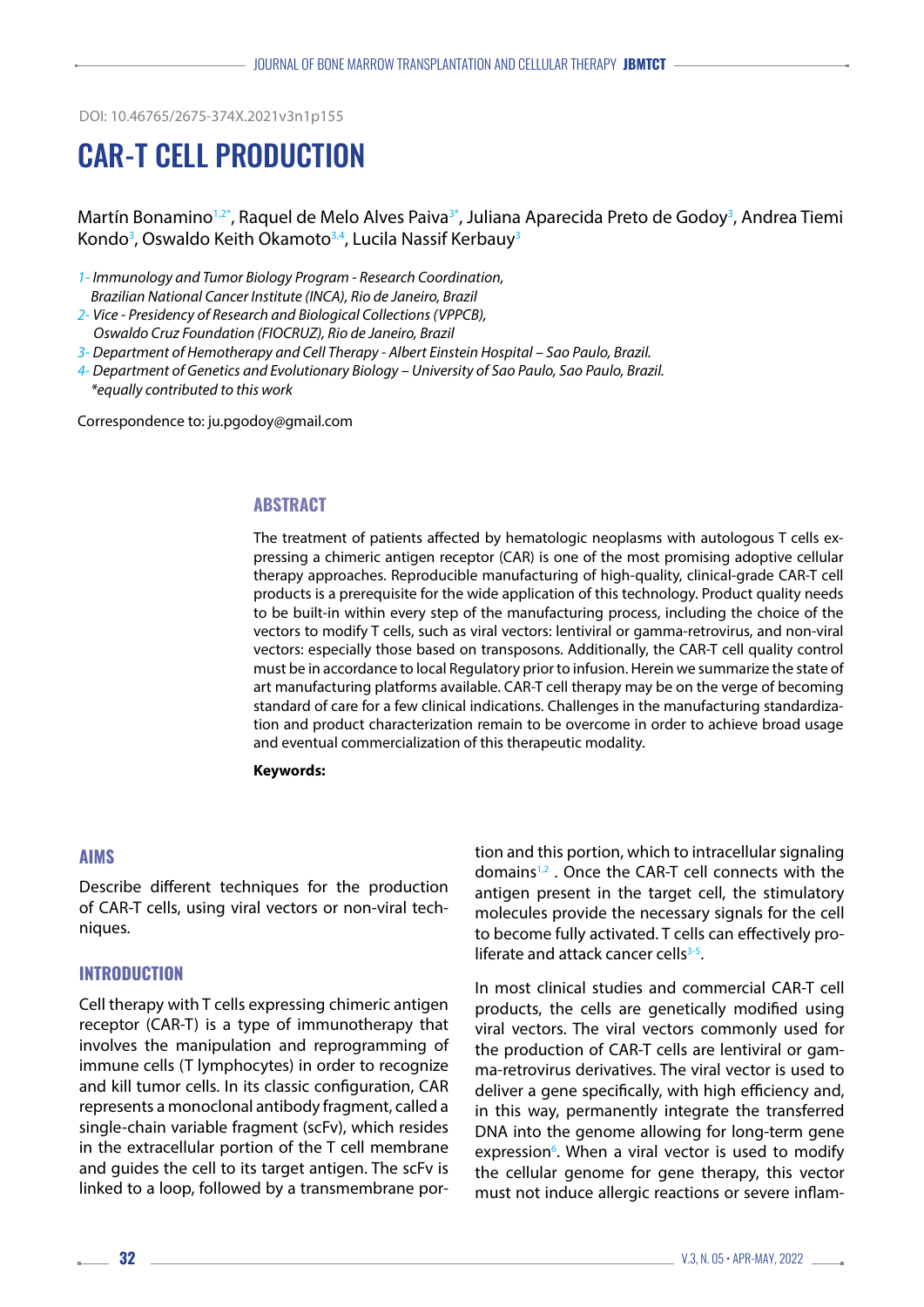matory processes, still fulfilling its therapeutic role, whether it exacerbates normal functions, corrects deficiencies, or inhibits deleterious activities (Table 1). Despite the profile of random integration and risk of mutagenesis, the use of viral vectors for the production of CAR-T lymphocytes has been shown to be safe $7,8$ . These therapeutic vectors must be produced under Good Manufacturing Practices (GMP) conditions, purified in large quantities and high concentrations to be available on a large scale, which results in high production costs $9-11$ . The vector must still be safe not only for the patient but also for the handler in the production process.

Despite the wide use of gamma-retroviral and lentiviral vectors for the manufacturing of CAR-T cells, there is a recent trend towards developing of non-viral vectors, especially those based on transposons<sup>6</sup>. Non-viral vectors generally consist of non-infectious DNA fragments that are carried into the target cell through physical methods, such as electroporations or microinjections, or chemically, through transfection reagents. Due to the low efficiency of lipofection protocols in T lymphocytes, the method of choice has been electroporation. The most used non-viral methods for the generation of CAR-T cells include Sleeping Beauty $12-14$  and PiggyBac<sup>15</sup> transposons. Both have already had clinical use, in addition to the pre-clinical development carried out by different groups<sup>16-18</sup>. In general, gene delivery consists of transposons that carry the transgene of interest (in this case, CAR) in the form of DNA (either as plasmid<sup>16</sup> or minicircles<sup>19</sup>). The minicircles-based engineering CAR represents an advantage, since smaller masses of DNA are necessary for the delivery of the transgene, reducing the toxicity resulted from electroporation at high concentrations of DNA. The transposase can be delivered in the form of plasmid DNA, mini-circle, mRNA, or protein<sup>6</sup>. Following the same logic, decreased toxicities are found when using mini-circles and mRNA. The recent development of a transposase with greater solubility and potential for penetration into cells suggests that the efficiency of the system can be improved $20$ .

Although transposon-based systems present a genomic integration pattern considered to be less prone to insertional mutagenesis than that found in viral vectors, and Sleeping Beauty-based protocols have recently presented relevant clinical results with cells expressing anti-CD19 CARs, a clinical protocol based on PiggyBac carrying anti-CD19 CARs led to the transformation of CAR+ T cells causing the development of lymphomas in 2 of 10 treated patients<sup>21</sup>. This recent result was accompanied by antitumor response in 5 patients, demonstrating the potential for CAR-T cell response accompanied by a risk of T cell transformation not previously observed in any CAR-T cell generation protocol. The transformation mechanism and its potential association with the PiggyBac system are still under investigation<sup>22</sup>. No similar adverse events have been reported yet in protocols, including transposons Sleeping Beauty or PiggyBacs.

|                                  | <b>Retrovirus</b>                                                        | <b>Lentivirus</b>          | <b>Herpes Vírus</b>      | <b>Adenovirus</b>        | Adeno associated                 | Plasmid                                |
|----------------------------------|--------------------------------------------------------------------------|----------------------------|--------------------------|--------------------------|----------------------------------|----------------------------------------|
| Provírus                         | <b>RNA</b>                                                               | <b>RNA</b>                 | <b>RNA</b>               | <b>DNA</b>               | <b>DNA</b>                       | <b>DNA</b>                             |
| Capacity                         | $\sim$ 9 kB                                                              | $\sim$ 10 kB               | $>$ 30 kB                | $\sim$ 30 kB             | $\sim$ 4.6 kB                    | No limit                               |
| Integration into host<br>genome  | <b>Yes</b>                                                               | Yes                        | Yes                      | <b>No</b>                | Rare                             | <b>No</b>                              |
| Time of transgene<br>expression. | Long                                                                     | Long                       | <b>Transient</b>         | <b>Transient</b>         | Long in post mitotic<br>cells    | Transient                              |
| Pre existing immunity            | <b>No</b>                                                                | <b>No</b>                  | <b>Yes</b>               | Yes                      | Yes                              | <b>No</b>                              |
| Adverse effects                  | Insertional<br>Mutagenesis                                               | Insertional<br>Mutagenesis | Inflammatory<br>response | Inflammatory<br>response | Slighty Inflammatory<br>response | No                                     |
| Germline transmission            | Possible                                                                 | Yes                        | <b>No</b>                | <b>No</b>                | Possible                         | <b>No</b>                              |
| Applications                     | CAR-T, gene<br>therapy as<br>Gaucher, Fanconi<br>anemia, B<br>hemophilia | CAR-T                      | Neuronal<br>diseases     | Cystic fibrosis          | Sickle cell disease              | Cloning<br>and<br>protein<br>isolation |

**TABLE 1** - Viral vector used gene therapy and CAR-T cell manufacturing

Adapted from Misra S. Human gene therapy: a brief overview of the genetic revolution. J Assoc Physicians India. 2013;61(2):127-33 (9)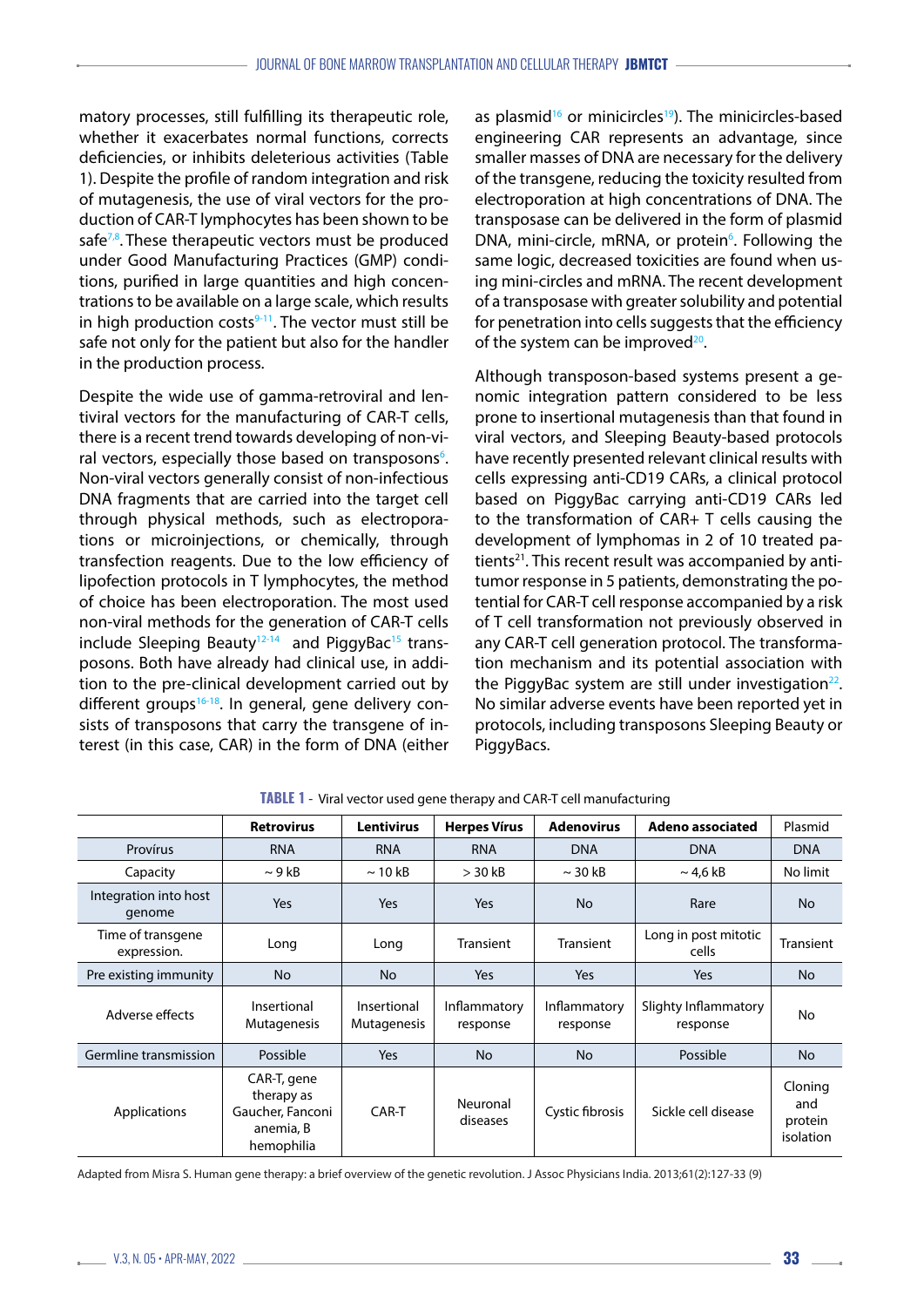## **PROCEDURE DESCRIPTION**

Indication: patients eligible for treatment who consented to participate in a clinical study case. In the production of CAR-T cells for clinical use, the service responsible for manufacturing must present official approval regarding technical standards. For clinical research situations, all steps involving ethical evaluation should be approved by CEP/CONEP and safety and quality should be approved by ANVISA and CT-NBio agencies.

Contraindication: patients not eligible for treatment with CAR-T cells and lack of approval and regularization with the official norms and current techniques for the production of CAR-T cells.

### **HUMAN RESOURCES**

It is recommended that the procedures should be carried out in a GMP environment or equivalent approved according to the legislation and with the leadership of multidisciplinary teams with proven ability in the manufacture of CAR-T cells.

## **MINIMAL REQUIREMENTS TO THE PROCEDURE**

Lymphocytes collected by leukapheresis or blood collection are used as starting material. The collection from patients in the good clinical condition is recommended, with negative test for infectious agents such as C, C/II or B hepatitis, HIV, NAT, anti-HTLVI II, HBsAG, HBV NAT, anti-HCV, NAT for HCV, serological test for syphilis, antibody anti-*T. cruzi* for non-reactive Chagas disease and no signs of infection in the last 24 hours before collection.

Additionally, a checklist of all materials and reagents is suggested to perform the procedure.

# **CRITICAL POINTS AND RISKS**

The manufacturing process of CAR-T cells must comply with good practices using human cells established by Resolution RDC number 508, of May 27, 2021, as described in the Regulation chapter of this Manual (ANVISA, RDC N° 508, 2021).

Reagents for the manufacturing process must be classified as GMP or for clinical use. Exceptions may be accepted by regulatory agencies for selected reagents under justification and risk minimization in reagent selection.

For manufacturing in closed and automated cellular processing systems, such as the CliniMACS Prodigy equipment, the critical points and risks are: inspection and proper handling of the equipment, identification and fixation of bubble and pressure sensors, fixation of the temperature control unit and the cell culture chamber.

# **STANDARD OPERATING PROCEDURE**

Transduction efficiency, represented by the percentage of CAR positive T lymphocytes, generally identified by flow cytometry, can be used as a standard operating procedure. The median transduction of the product consisting of anti-CD19 CAR-T cells, such as tisagenlecleucel, when manufactured from cells from patients diagnosed with acute lymphocytic leukemia, is around 23%  $(5% - 56%)^{23}$ . When manufacturing in the automated Prodigy system is used, mean transduction of 30.6%  $\pm$  13.44 <sup>24</sup> and a median of 46.88% (29.02–61.09%)<sup>25</sup> is observed.

The manufacturing failure rate can also be considered a parameter to be evaluated in the standard operating procedure. Studies have shown manufacturing failure of CAR-T cells around 1 to 7%<sup>26-28</sup>.

# **MATERIAL**

Biological safety cabinet, human recombinant cytokines, culture medium, reagent for activating T lymphocytes, syringes, human AB serum, or defined chemical alternative. For manufacture on CliniMACS Prodigy: MACSQuant Flow Cytometer, CliniMACS Prodigy/TCT Software, CliniMACS Prodigy Tubing Set.

# **PROCEDURE**

Autologous cells collected from peripheral blood or leukapheresis are the most used starting materials for manufacturing of CAR-T cells. Leukapheresis is the preferred technique in cases of lymphopenia or high tumor burden with low lymphocyte numbers<sup>29,30</sup>. Lymphocytes can be cryopreserved for shipment to the specialized manufacturing center or can be used as fresh starting material.

Some protocols establish the separation of lymphomononuclear cells by density gradient or elutriation, as well as enrichment of T lymphocytes or selection of subpopulations of T lymphocytes, such as CD4 and CD8, with the use of conjugated antibodies associated with magnetic beads for positive or negative selection $31,32$ . These processes improve product purity and yield. T lymphocytes are then activated using reagents such as: anti-CD3 or anti-CD3/an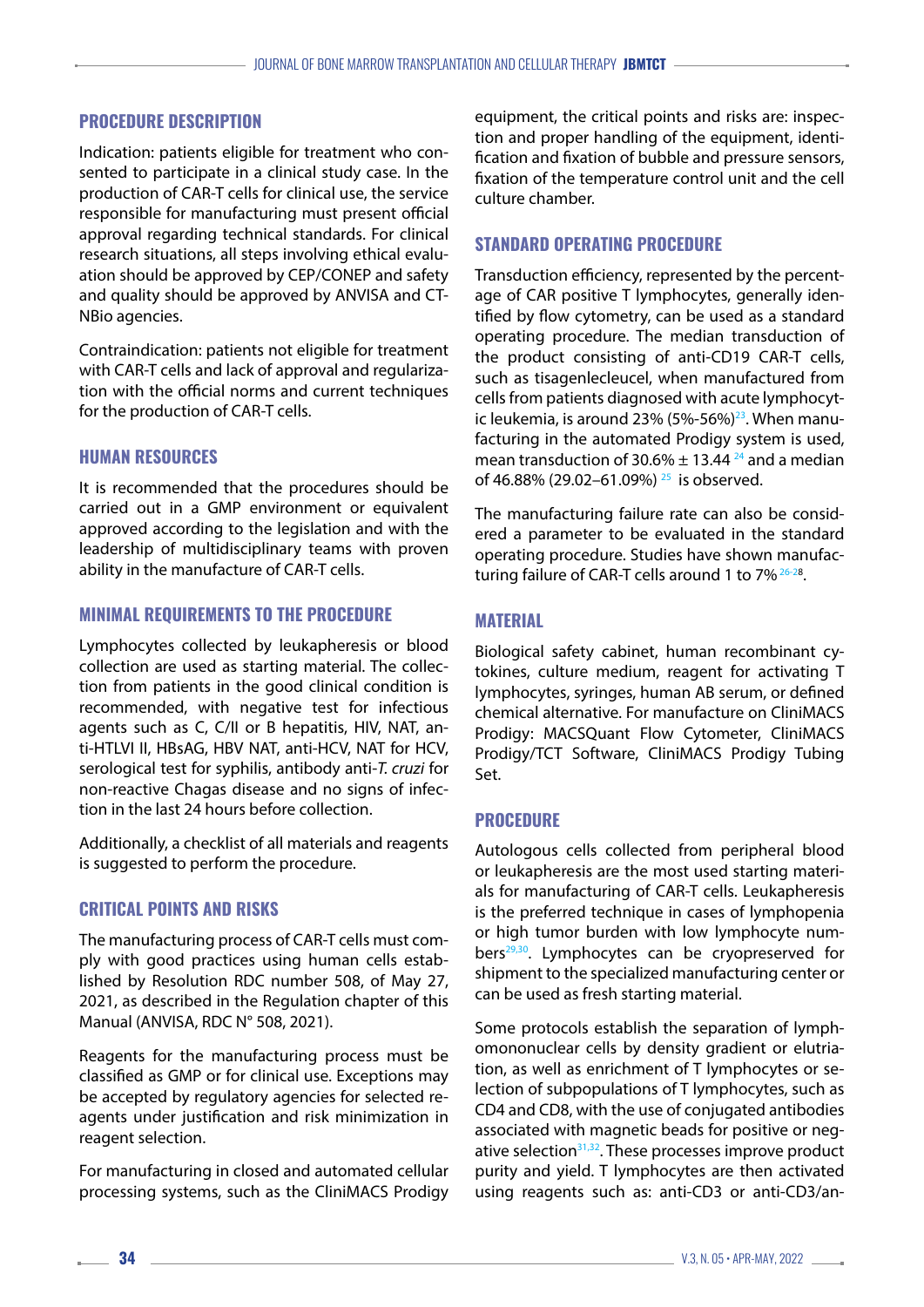ti-CD28 antibodies, antibodies linked to paramagnetic beads, reagents such as Transact, which uses anti-CD3 and anti-CD28 antibodies conjugated to a colloid of polymeric nanomatrix or via hydrogel "stimulation matrix" incorporating antibodies $33-35$ . After the activation process, the T cells are genetically modified in a process known as transduction. In manufacturing protocols using viral vectors, the quality, the titer of the vectors, and their rapid use after thawing are determining factors for the efficiency of transduction, including high expression of CAR in T lymphocytes. Reagents such as protamine, retronectin, poly-L-lysine, and vectofusin can be used to facilitate this process<sup>33,34,36</sup>.

CAR-T cells can be cultivated in culture medium containing recombinant human cytokines alone or in combinations (such as IL-2, IL-7 and/or IL-15) in an open system such as flasks known as G-REX bioreactors or by closed system cell expansion system such as Xuri, Wave or Ouantum<sup>33,37,38</sup>. Currently, the production of CAR-T cells has become more automated with the development and implementation of new equipment that can perform an increasingly diverse set of functions, such as the CliniMACS Prodigy equipment, marketed by the company Miltenyi Biotec or the Cocoon device, provided by the company Lonza. Both systems operate in a closed and automated system, indicated for cell separation, T cell activation, transduction, expansion and cell collection. The equipment also records parameters at all stages of production, ensuring process traceability $24,39-41$ .

Although the generation of CAR-T cells with non-viral vectors generally follows the same standards of cell isolation, genetic modification, *in vitro* activation, and cell expansion in the laboratory, the use of non-viral systems allows T cells to be modified genetically without requiring prior activation. This feature allows ultra-fast CAR-T cell generation protocols to be generated through the infusion of freshly electroporated cells. Some initiatives in this direction describe CAR-T cells generated in less than 24h with antitumor potential demonstrated in preclinical models<sup>42,43</sup>. The automated systems mentioned in this chapter have the possibility of coupling electroporators, which allows the generation of T cells with non-viral platforms in these systems, as well as gene editing protocols with systems such as CRISPR/Cas9.

After the manufacture of CAR-T cells, the product is submitted to the quality control process, prior to infusion or cryopreservation, following the the National Health Surveillance Agency (ANVISA - RDC 506/2021 and 508/2021). The expected results are as follow and must be in the corresponding release document (Supplementary file):

1) High viability (above 70% is suggested - from flow cytometry analysis or trypan blue count of the transduced product)

2) Endotoxin: ≤ 5 EU/kg

3) Detection of microorganisms in the final product: no growth of bacteria or fungi after 14 days of incubation

4) Gram stain (for fresh infusion): absence of visualization of microorganisms

5) qPCR for mycoplasma: negative

6) VSVG and GAG qPCR for viral vector replication assessment: negative

7) Dose of CAR-T cells/kg: per cohort (indicated in processing and infusion orders)

8) Potency assay confirming tumor cell death induced by CAR-T cells

9) Absence of karyotypic changes

CAR-T cells can be infused fresh or after cryopreservation. The most used cryopreservation protocols include 5-10% dimethyl sulfoxide, human albumin, and plasmalyte followed by storage in vapor-phase liquid nitrogen (44), as described in the freezing of lymphocytes after leukapheresis, at the time of pre-manufacturing. Several studies demonstrate no significant differences in T cell percentage, transduction efficiency, and CD4:CD8 lymphocyte ratios preand post-cryopreservation and thawing<sup>45,46</sup>.

### **FREQUENCY OF TRAINING OR COMPETENCE ASSESSMENT**

Frequent training and competency assessment is suggested for the manufacturing process and product quality control.

# **QUALITY INDICATORS**

The efficiency of T cell transduction by the vector of choice, potency test confirming CAR-T-induced cytotoxicity of target cells, and absence of contaminants for clinical infusion can be used as indicators.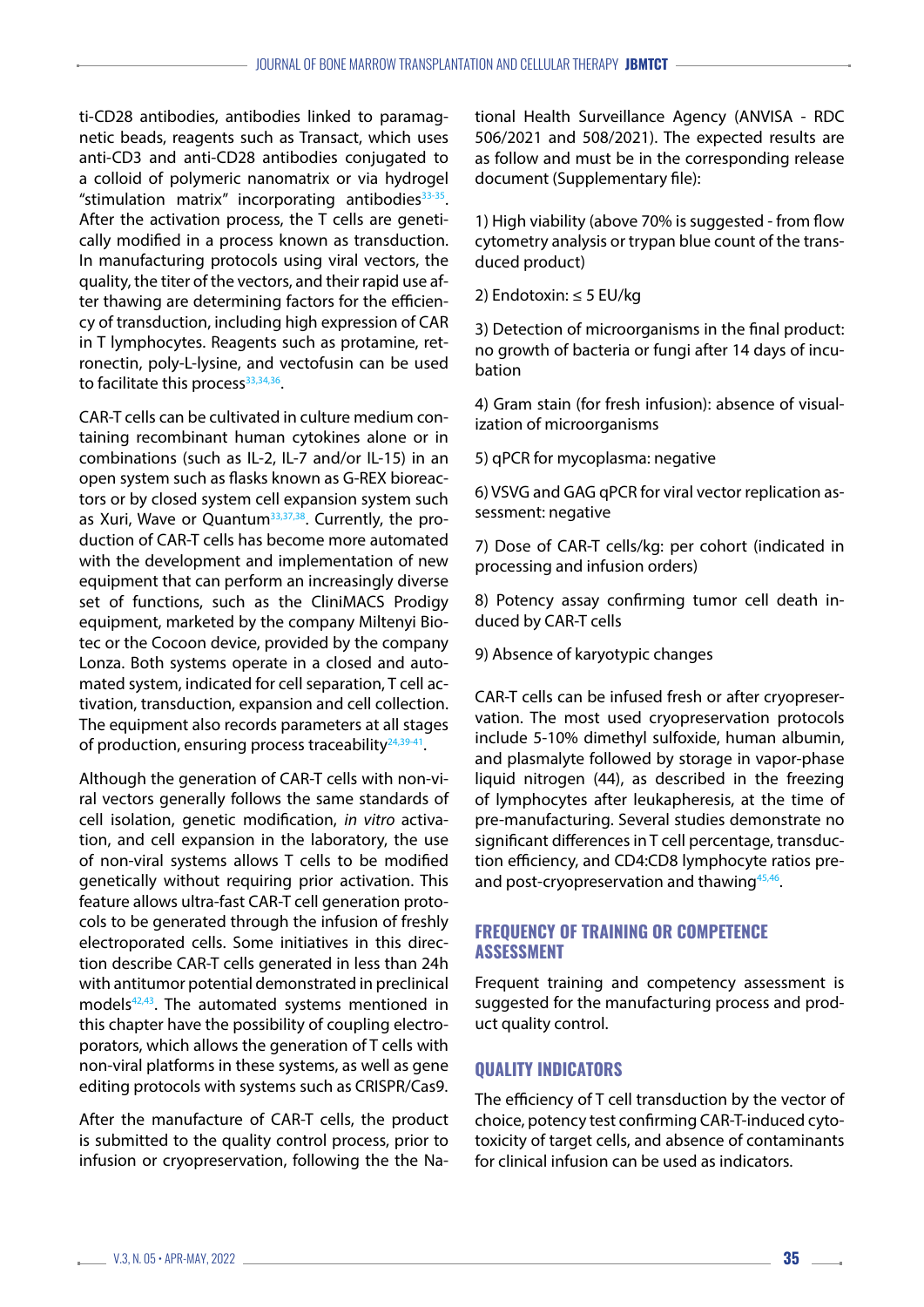#### **SUPPLEMENTARY FILE CAR-T CELLS MANUFACTURING**

i.

| 1.0 General Information                                         |                                                |                                                                                 |              |                           |      |
|-----------------------------------------------------------------|------------------------------------------------|---------------------------------------------------------------------------------|--------------|---------------------------|------|
| Study:                                                          |                                                |                                                                                 |              | Patient ID:               |      |
| Patient Weight:                                                 |                                                |                                                                                 | Dose:        | kg                        |      |
| Initial day of culture:                                         |                                                | $\overline{1}$<br>$\sqrt{2}$                                                    |              | Time of culture:          | days |
| Performed by:                                                   |                                                |                                                                                 |              | Checked by:               |      |
|                                                                 |                                                |                                                                                 |              |                           |      |
|                                                                 |                                                |                                                                                 |              |                           |      |
|                                                                 | 2.0 Product reception and verification         |                                                                                 |              |                           |      |
|                                                                 |                                                | 2.1 Time and temperature details upon receiving the product                     |              |                           |      |
| Time:                                                           |                                                | Transportation                                                                  | Overnight: ( | ) Yes<br>) No<br>$\left($ |      |
|                                                                 |                                                | temperature:                                                                    |              |                           |      |
|                                                                 |                                                | $\rm ^{\circ}C$                                                                 |              |                           |      |
| Location overnight:<br>Temperature overnight:<br>$^{\circ}C$    |                                                |                                                                                 |              |                           |      |
|                                                                 |                                                | Confirm if the product concentration is $\leq 2x10^8$ /mL for overnight storage |              |                           |      |
|                                                                 |                                                | Show calculation to adjust the concentration (if necessary)                     |              |                           |      |
|                                                                 |                                                |                                                                                 |              |                           |      |
|                                                                 |                                                |                                                                                 |              |                           |      |
|                                                                 |                                                |                                                                                 |              |                           |      |
|                                                                 |                                                |                                                                                 |              |                           |      |
|                                                                 |                                                |                                                                                 |              |                           |      |
| Date:                                                           |                                                | Initials:                                                                       |              |                           |      |
| Performed by:                                                   |                                                | Checked by:                                                                     |              |                           |      |
|                                                                 | 3.0 Preparation of reagents and samples        |                                                                                 |              |                           |      |
|                                                                 |                                                | 3.1 Culture medium preparation (48h in advance)                                 |              |                           |      |
| 3.1.1                                                           |                                                |                                                                                 |              |                           |      |
| Calculation:                                                    |                                                |                                                                                 |              |                           |      |
|                                                                 |                                                |                                                                                 |              |                           |      |
| Date:                                                           | Initials:                                      |                                                                                 |              |                           |      |
|                                                                 |                                                |                                                                                 |              |                           |      |
| 24 hours:                                                       | 48 hours:                                      |                                                                                 |              |                           |      |
|                                                                 | 3.2 Buffer Preparation (24h to 48h in advance) |                                                                                 |              |                           |      |
| 3.2.1                                                           |                                                |                                                                                 |              |                           |      |
| Name this buffer as: Processing buffer<br>3.2.2<br>Calculation: |                                                |                                                                                 |              |                           |      |
|                                                                 |                                                |                                                                                 |              |                           |      |
|                                                                 |                                                |                                                                                 |              |                           |      |
|                                                                 |                                                |                                                                                 |              |                           |      |
|                                                                 |                                                |                                                                                 |              |                           |      |
|                                                                 |                                                |                                                                                 |              |                           |      |
|                                                                 |                                                |                                                                                 |              |                           |      |
|                                                                 |                                                |                                                                                 |              |                           |      |
|                                                                 |                                                |                                                                                 |              |                           |      |
|                                                                 |                                                |                                                                                 |              |                           |      |
|                                                                 |                                                |                                                                                 |              |                           |      |
|                                                                 |                                                |                                                                                 |              |                           |      |
|                                                                 |                                                |                                                                                 |              |                           |      |
|                                                                 |                                                |                                                                                 |              |                           |      |

L.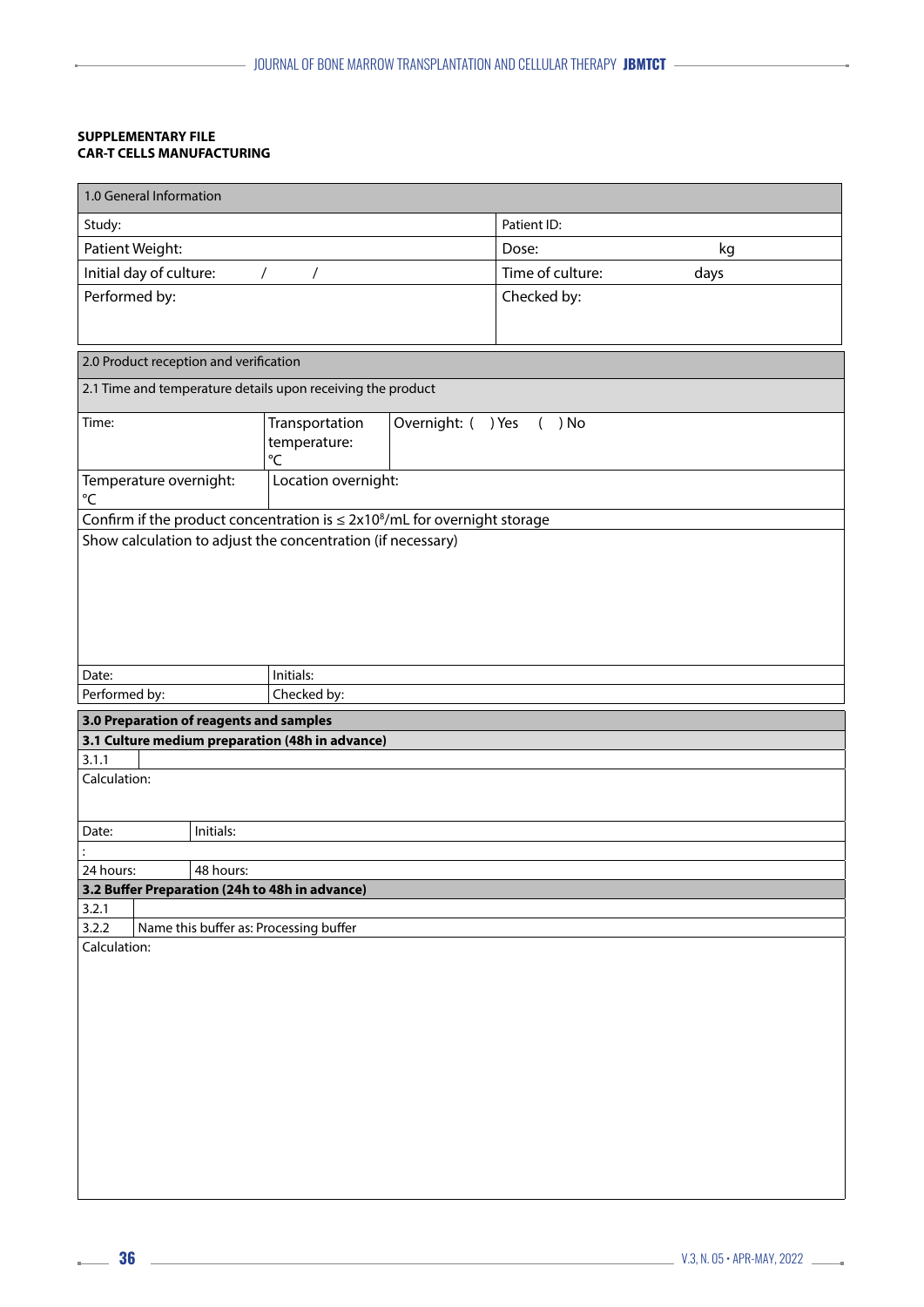| Date:                    | Initials:                                                              |  |  |  |
|--------------------------|------------------------------------------------------------------------|--|--|--|
| 3.3                      | Getting the starting material samples                                  |  |  |  |
| 3.3.1                    | Remove 0.5 mL for cell count                                           |  |  |  |
| 3.3.2                    | Remove 2x10 <sup>6</sup> cells for flow cytometry analysis             |  |  |  |
|                          | Calculation (if necessary):                                            |  |  |  |
|                          |                                                                        |  |  |  |
|                          |                                                                        |  |  |  |
|                          |                                                                        |  |  |  |
| Performed by:            | Checked by:                                                            |  |  |  |
|                          |                                                                        |  |  |  |
| 4.0 Pre-processing       |                                                                        |  |  |  |
| 4.1                      | Leukapheresis                                                          |  |  |  |
|                          | volume:                                                                |  |  |  |
|                          | mL                                                                     |  |  |  |
| 4.2                      | Calculation of starting material                                       |  |  |  |
| 4.2.1.                   | Leucocyte                                                              |  |  |  |
|                          | count (WBC):                                                           |  |  |  |
|                          | $x10^6$ /mL                                                            |  |  |  |
| 4.2.2                    |                                                                        |  |  |  |
|                          | $x10^9$                                                                |  |  |  |
|                          | Total # WBC                                                            |  |  |  |
|                          | $mL =$<br>WBC x10 <sup>6</sup> /mL (Item 4.2.1)                        |  |  |  |
|                          | Volume (Item 4.1)                                                      |  |  |  |
|                          | Note: Starting material should                                         |  |  |  |
|                          | not be more than 20x109                                                |  |  |  |
|                          | leucocytes (WBCs)                                                      |  |  |  |
|                          | Calculation (if necessary):                                            |  |  |  |
|                          |                                                                        |  |  |  |
|                          |                                                                        |  |  |  |
| 4.3                      | Flow Cytometry analysis                                                |  |  |  |
| 4.3.1                    | $\%$<br>Markers: CD4+,                                                 |  |  |  |
|                          | CD8+, and                                                              |  |  |  |
|                          | $CD4+/CD8+$                                                            |  |  |  |
| 4.3.2                    |                                                                        |  |  |  |
|                          | x10 <sup>9</sup><br>Total stained cells                                |  |  |  |
|                          | $X_{-}$                                                                |  |  |  |
|                          |                                                                        |  |  |  |
|                          | $\!=$                                                                  |  |  |  |
|                          | <b>Total WBC</b>                                                       |  |  |  |
|                          | (Item 4.2.2)<br><b>Stained cells</b>                                   |  |  |  |
|                          | (Item 4.3.1)                                                           |  |  |  |
|                          | Note: Material should not exceed 3x10 <sup>9</sup> CD4+ and CD8+ cells |  |  |  |
| Checked by:<br>Initials: |                                                                        |  |  |  |
|                          | Comments (if necessary):                                               |  |  |  |
|                          |                                                                        |  |  |  |
|                          |                                                                        |  |  |  |
|                          |                                                                        |  |  |  |
|                          |                                                                        |  |  |  |
| Performed by:            | Checked by:                                                            |  |  |  |
|                          |                                                                        |  |  |  |

i.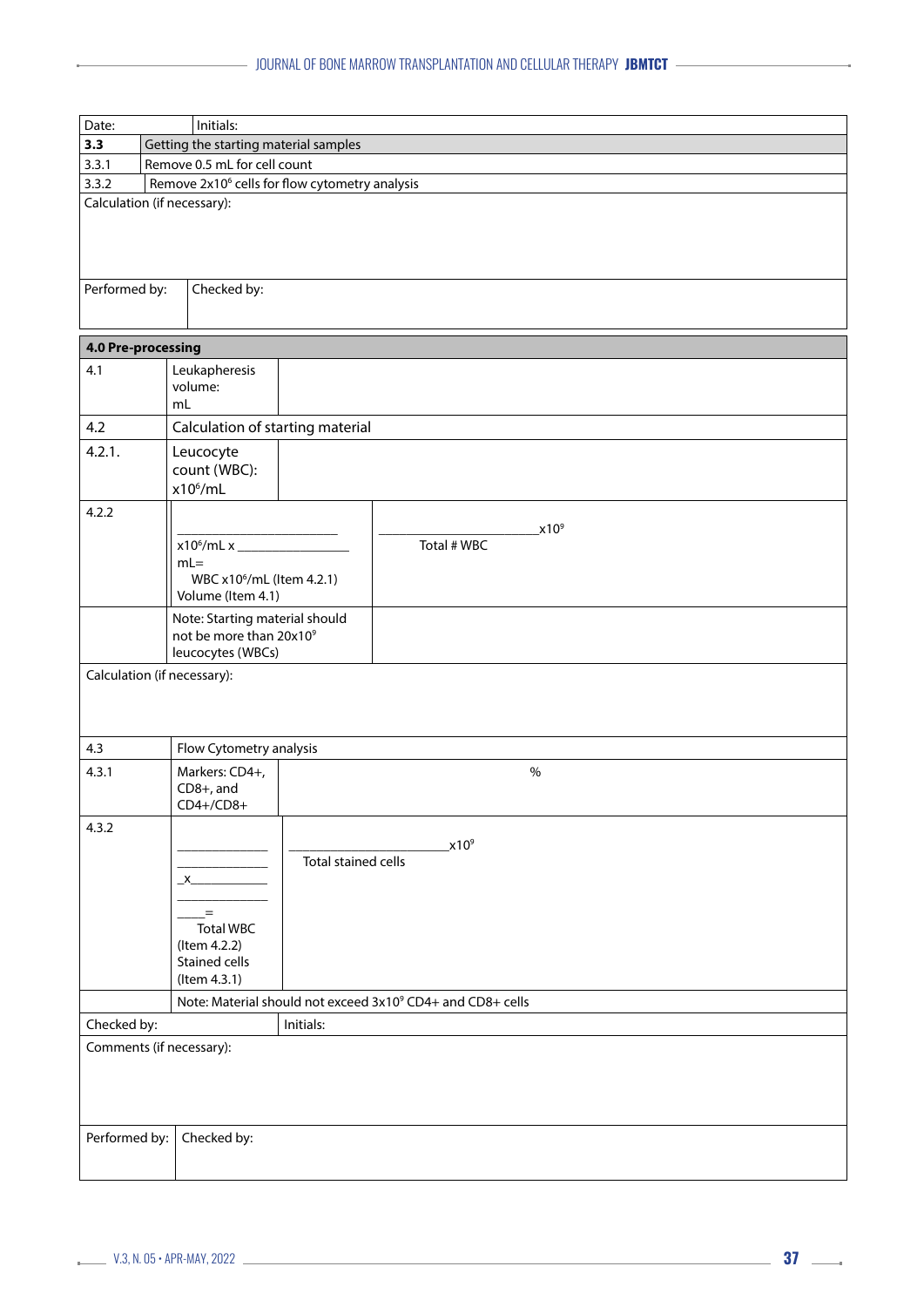|               | 5.0 Fresh infusion                                                                                                                                                                                |                                                                                 |                            |  |  |  |
|---------------|---------------------------------------------------------------------------------------------------------------------------------------------------------------------------------------------------|---------------------------------------------------------------------------------|----------------------------|--|--|--|
| 5.1           | Only for fresh infusion:                                                                                                                                                                          |                                                                                 |                            |  |  |  |
| 5.1.1         | Remove adequate volume for release tests (endotoxin, Gram, sterility)                                                                                                                             |                                                                                 |                            |  |  |  |
|               | $\frac{1}{2}$ mL x $\frac{1}{2}$ = $\frac{1}{2}$ mumber of doses Tot<br>mL from final product (Item 4.1)                                                                                          |                                                                                 | <b>Total volume</b>        |  |  |  |
| 5.1.2         | An additional amount of 20x10 <sup>6</sup> WBC must be added prior to final formulation for release testing.                                                                                      |                                                                                 |                            |  |  |  |
|               | pipetted                                                                                                                                                                                          | the contract of the contract of the contract of the contract of the contract of | Additional volume to be    |  |  |  |
| 5.1.3         | CAR-T cell total volume for final formulation                                                                                                                                                     |                                                                                 |                            |  |  |  |
|               | $($ ltem 5.1.1 $)$                                                                                                                                                                                | (Item 5.1.2)                                                                    | mL                         |  |  |  |
| 5.1.4         | Adjust WBC concentration to 4-8x10 <sup>6</sup> WBC/mL<br>Corrected WBC /mL (Item 5.1.2) Final product total volume (Item 5.1.3) Concentration (4-8x10 <sup>6</sup> )<br>Formulation total volume |                                                                                 |                            |  |  |  |
|               |                                                                                                                                                                                                   |                                                                                 |                            |  |  |  |
| 5.1.5         | Calculate the final volume for distribution and infusion. Remove the volume needed for one dose, send the remainder<br>release tests.                                                             |                                                                                 |                            |  |  |  |
|               | infusion                                                                                                                                                                                          |                                                                                 | Final volume for           |  |  |  |
| 5.2           | Take a note from date, time and final volume from formulated final product                                                                                                                        |                                                                                 |                            |  |  |  |
|               |                                                                                                                                                                                                   |                                                                                 | Volume:_____________<br>mL |  |  |  |
|               | Expiration date:                                                                                                                                                                                  | Expiration time:                                                                |                            |  |  |  |
| Date:         |                                                                                                                                                                                                   | Initials:                                                                       |                            |  |  |  |
| Performed by: |                                                                                                                                                                                                   | Checked by:                                                                     |                            |  |  |  |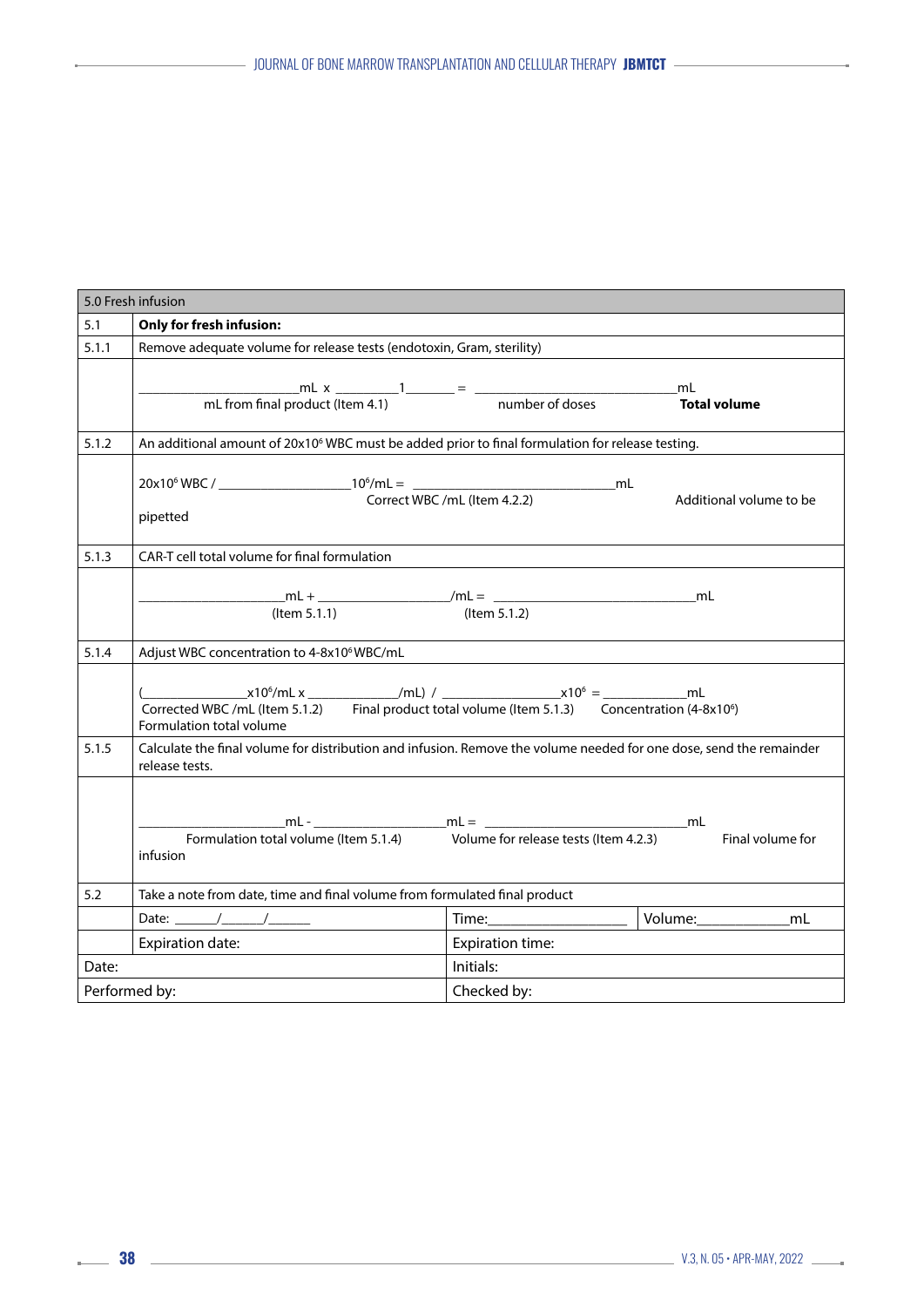## **REFERENCES**

- 1. Maude SL, Teachey DT, Porter DL, Grupp SA. CD19-targeted chimeric antigen receptor T-cell therapy for acute lymphoblastic leukemia. Blood. 2015;125(26):4017-23.
- 2. Gauthier J, Turtle CJ. Chimeric Antigen Receptor T-Cell Therapy for B-Cell Acute Lymphoblastic Leukemia: Current Landscape in 2021. Cancer J. 2021;27(2):98-106.
- 3. Sharpe M, Mount N. Genetically modified T cells in cancer therapy: opportunities and challenges. Dis Model Mech. 2015;8(4):337-50.
- 4. Mackall CL. Engineering a designer immunotherapy. Science. 2018;359(6379):990-1.
- 5. Kalaitsidou M, Kueberuwa G, Schutt A, Gilham DE. CAR T-cell therapy: toxicity and the relevance of preclinical models. Immunotherapy. 2015;7(5):487-97.
- 6. Vargas JE, Chicaybam L, Stein RT, Tanuri A, Delgado-Canedo A, Bonamino MH. Retroviral vectors and transposons for stable gene therapy: advances, current challenges and perspectives. J Transl Med. 2016;14(1):288.
- 7. Labbe RP, Vessillier S, Rafiq QA. Lentiviral Vectors for T Cell Engineering: Clinical Applications, Bioprocessing and Future Perspectives. Viruses. 2021;13(8).
- 8. Scholler J, Brady TL, Binder-Scholl G, Hwang WT, Plesa G, Hege KM, et al. Decade-long safety and function of retroviral-modified chimeric antigen receptor T cells. Sci Transl Med. 2012;4(132):132ra53.
- 9. Misra S. Human gene therapy: a brief overview of the genetic revolution. J Assoc Physicians India. 2013;61(2):127-33.
- 10. Gardlik R, Palffy R, Hodosy J, Lukacs J, Turna J, Celec P. Vectors and delivery systems in gene therapy. Med Sci Monit. 2005;11(4):RA110-21.
- 11. Goncalves GAR, Paiva RMA. Gene therapy: advances, challenges and perspectives. Einstein (Sao Paulo). 2017;15(3):369-75.
- 12. Kebriaei P, Singh H, Huls MH, Figliola MJ, Bassett R, Olivares S, et al. Phase I trials using Sleeping Beauty to generate CD19-specific CAR T cells. J Clin Invest. 2016;126(9):3363-76.
- 13. Magnani CF, Gaipa G, Lussana F, Belotti D, Gritti G, Napolitano S, et al. Sleeping Beauty-engineered CAR T cells achieve antileukemic activity without severe toxicities. J Clin Invest. 2020;130(11):6021-33.
- 14. Chicaybam L, Bonamino MH, Luckow Invitti A, Bortman Rozenchan P, de Luna Vieira I, Strauss BE. Overhauling CAR T Cells to Improve Efficacy, Safety and Cost. Cancers (Basel). 2020;12(9).
- 15. Zhang Y, Zhang Z, Ding Y, Fang Y, Wang P, Chu W, et al. Phase I clinical trial of EGFR-specific CAR-T cells generated by the piggyBac transposon system in advanced relapsed/refractory non-small cell lung cancer patients. J Cancer Res Clin Oncol. 2021;147(12):3725-34.
- 16. Chicaybam L, Abdo L, Viegas M, Marques LVC, de Sousa P, Batista-Silva LR, et al. Transposon-mediated generation of CAR-T cells shows efficient anti B-cell leukemia response after ex vivo expansion. Gene Ther. 2020;27(1-2):85-95.
- 17. Chicaybam L, Abdo L, Carneiro M, Peixoto B, Viegas M, de Sousa P, et al. CAR T Cells Generated Using Sleeping Beauty Transposon Vectors and Expanded with an EBV-Transformed Lymphoblastoid Cell Line Display Antitumor Activity In Vitro and In Vivo. Hum Gene Ther. 2019;30(4):511-22.
- 18. Prommersberger S, Reiser M, Beckmann J, Danhof S, Amberger M, Quade-Lyssy P, et al. CARAM-BA: a first-in-human clinical trial with SLAMF7 CAR-T cells prepared by virus-free Sleeping Beauty gene transfer to treat multiple myeloma. Gene Ther. 2021;28(9):560-71.
- 19. Monjezi R, Miskey C, Gogishvili T, Schleef M, Schmeer M, Einsele H, et al. Enhanced CAR T-cell engineering using non-viral Sleeping Beauty transposition from minicircle vectors. Leukemia. 2017;31(1):186-94.
- 20. Querques I, Mades A, Zuliani C, Miskey C, Alb M, Grueso E, et al. A highly soluble Sleeping Beauty transposase improves control of gene insertion. Nat Biotechnol. 2019;37(12):1502-12.
- 21. Bishop DC, Clancy LE, Simms R, Burgess J, Mathew G, Moezzi L, et al. Development of CAR T-cell lymphoma in 2 of 10 patients effectively treated with piggyBac-modified CD19 CAR T cells. Blood. 2021;138(16):1504-9.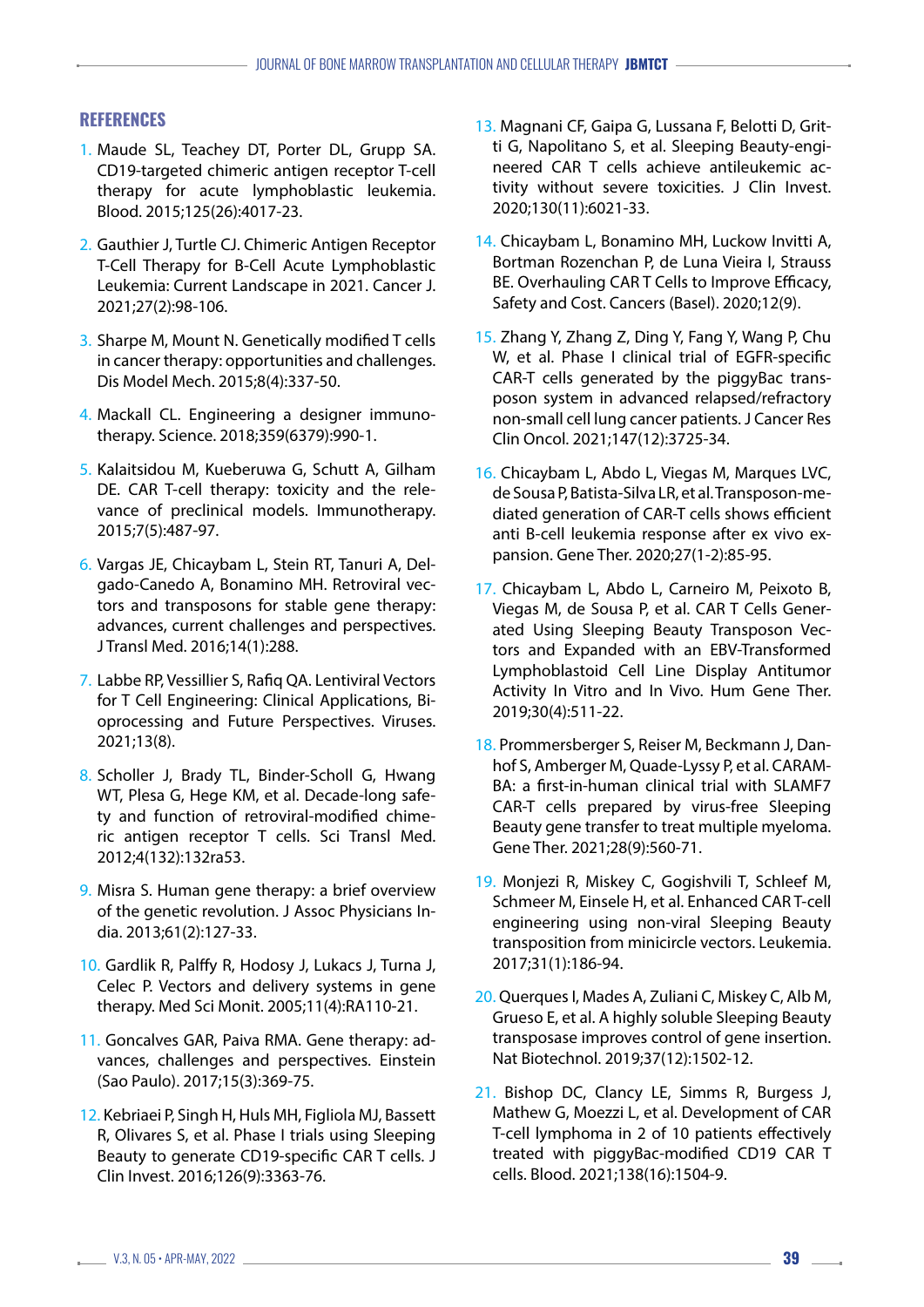- 22. Micklethwaite KP, Gowrishankar K, Gloss BS, Li Z, Street JA, Moezzi L, et al. Investigation of product-derived lymphoma following infusion of piggyBac-modified CD19 chimeric antigen receptor T cells. Blood. 2021;138(16):1391-405.
- 23. Gershgorin I, Waldron ER, Grupp SA, Levine JE, Pulsipher MA, Davies SM, et al. Abstract 510: Impact of tisagenlecleucel product attributes on clinical outcomes in pediatric and young adult patients with relapsed or refractory acute lymphoblastic leukemia (r/r ALL). Cancer Research. 2021;81(13 Supplement):510.
- 24. Castella M, Caballero-Banos M, Ortiz-Maldonado V, Gonzalez-Navarro EA, Sune G, Antonana-Vidosola A, et al. Point-Of-Care CAR T-Cell Production (ARI-0001) Using a Closed Semi-automatic Bioreactor: Experience From an Academic Phase I Clinical Trial. Front Immunol. 2020;11:482.
- 25. Jackson Z, Roe A, Sharma AA, Lopes F, Talla A, Kleinsorge-Block S, et al. Automated Manufacture of Autologous CD19 CAR-T Cells for Treatment of Non-hodgkin Lymphoma. Front Immunol. 2020;11:1941.
- 26. Bersenev A. CAR-T cell manufacturing: time to put it in gear. Transfusion. 2017;57(5):1104-6.
- 27. Grupp SA, Laetsch TW, Buechner J, Bittencourt H, Maude SL, Verneris MR, et al. Analysis of a Global Registration Trial of the Efficacy and Safety of CTL019 in Pediatric and Young Adults with Relapsed/Refractory Acute Lymphoblastic Leukemia (ALL). Blood. 2016;128(22):221-.
- 28. Porter DL, Hwang WT, Frey NV, Lacey SF, Shaw PA, Loren AW, et al. Chimeric antigen receptor T cells persist and induce sustained remissions in relapsed refractory chronic lymphocytic leukemia. Sci Transl Med. 2015;7(303):303ra139.
- 29. Fesnak A, Lin C, Siegel DL, Maus MV. CAR-T Cell Therapies From the Transfusion Medicine Perspective. Transfus Med Rev. 2016;30(3):139-45.
- 30. Allen ES, Stroncek DF, Ren J, Eder AF, West KA, Fry TJ, et al. Autologous lymphapheresis for the production of chimeric antigen receptor T cells. Transfusion. 2017;57(5):1133-41.
- 31. Sommermeyer D, Hudecek M, Kosasih PL, Gogishvili T, Maloney DG, Turtle CJ, et al. Chimeric antigen receptor-modified T cells derived from defined CD8+ and CD4+ subsets confer su-

perior antitumor reactivity in vivo. Leukemia. 2016;30(2):492-500.

- 32. Shah NN, Highfill SL, Shalabi H, Yates B, Jin J, Wolters PL, et al. CD4/CD8 T-Cell Selection Affects Chimeric Antigen Receptor (CAR) T-Cell Potency and Toxicity: Updated Results From a Phase I Anti-CD22 CAR T-Cell Trial. J Clin Oncol. 2020;38(17):1938-50.
- 33. Abou-El-Enein M, Elsallab M, Feldman SA, Fesnak AD, Heslop HE, Marks P, et al. Scalable Manufacturing of CAR T cells for Cancer Immunotherapy. Blood Cancer Discov. 2021;2(5):408- 22.
- 34. Lamers CH, Willemsen RA, Luider BA, Debets R, Bolhuis RL. Protocol for gene transduction and expansion of human T lymphocytes for clinical immunogene therapy of cancer. Cancer Gene Ther. 2002;9(7):613-23.
- 35. Kochenderfer JN, Dudley ME, Feldman SA, Wilson WH, Spaner DE, Maric I, et al. B-cell depletion and remissions of malignancy along with cytokine-associated toxicity in a clinical trial of anti-CD19 chimeric-antigen-receptor-transduced T cells. Blood. 2012;119(12):2709-20.
- 36. Tumaini B, Lee DW, Lin T, Castiello L, Stroncek DF, Mackall C, et al. Simplified process for the production of anti-CD19-CAR-engineered T cells. Cytotherapy. 2013;15(11):1406-15.
- 37. Smith TA. CAR-T Cell Expansion in a Xuri Cell Expansion System W25. Methods Mol Biol. 2020;2086:151-63.
- 38. Gagliardi C, Khalil M, Foster AE. Streamlined production of genetically modified T cells with activation, transduction and expansion in closed-system G-Rex bioreactors. Cytotherapy. 2019;21(12):1246-57.
- 39. Mock U, Nickolay L, Philip B, Cheung GW, Zhan H, Johnston ICD, et al. Automated manufacturing of chimeric antigen receptor T cells for adoptive immunotherapy using CliniMACS prodigy. Cytotherapy. 2016;18(8):1002-11.
- 40. Zhu F, Shah N, Xu H, Schneider D, Orentas R, Dropulic B, et al. Closed-system manufacturing of CD19 and dual-targeted CD20/19 chimeric antigen receptor T cells using the CliniMACS Prodigy device at an academic medical center. Cytotherapy. 2018;20(3):394-406.